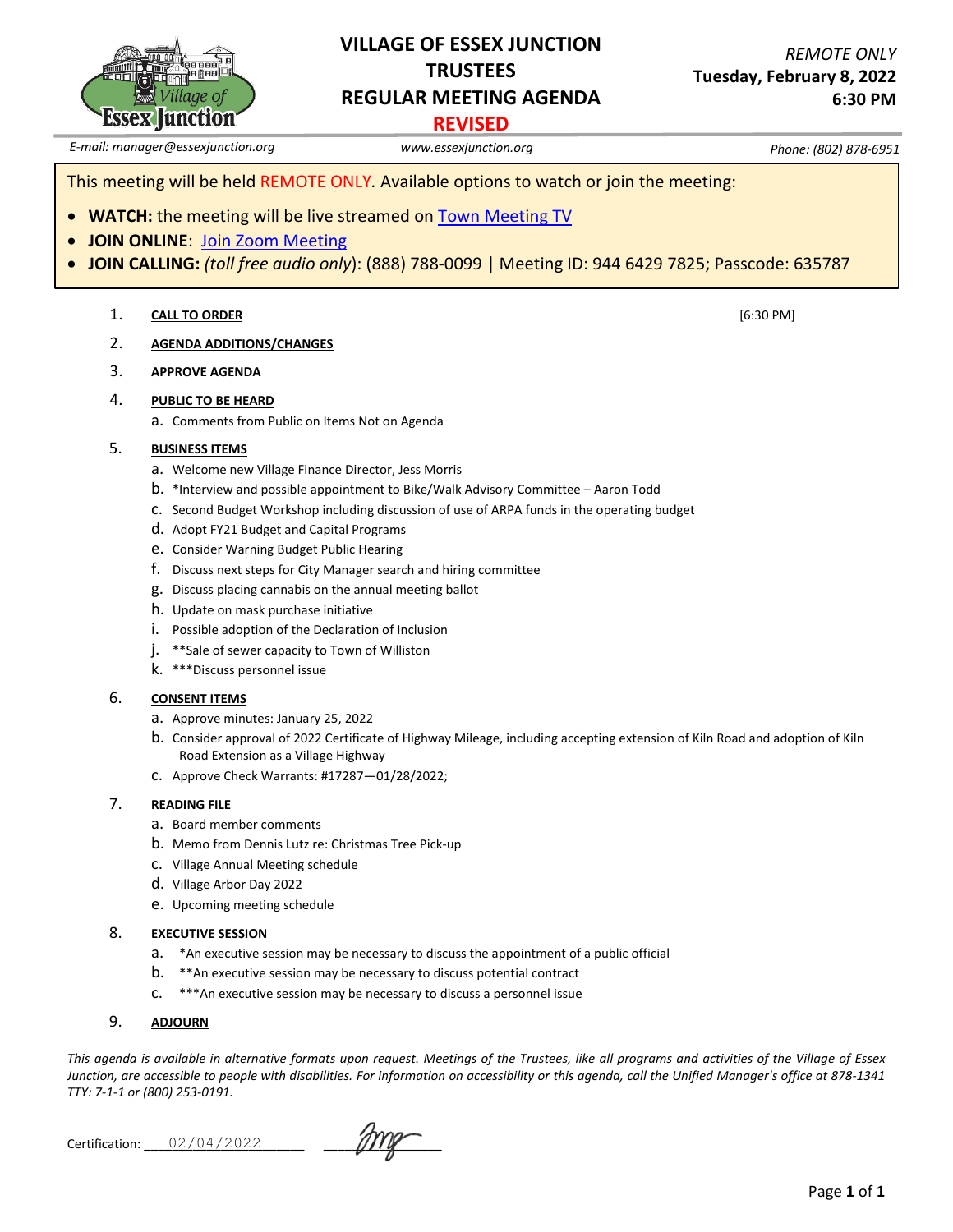| 1<br>2<br>3<br>$\overline{4}$<br>5           | <b>VILLAGE OF ESSEX JUNCTION</b><br><b>BOARD OF TRUSTEES</b><br><b>MINUTES OF MEETING</b><br><b>February 8, 2022</b>                                                                                                                                                                                                                                                                                                                                                                                                                                                                                                                                                      |                                                                                                                                                                                                                                                                                                                                                                                                                                                                                                                                                                                                                                                                                                                                                                                                                                     |  |
|----------------------------------------------|---------------------------------------------------------------------------------------------------------------------------------------------------------------------------------------------------------------------------------------------------------------------------------------------------------------------------------------------------------------------------------------------------------------------------------------------------------------------------------------------------------------------------------------------------------------------------------------------------------------------------------------------------------------------------|-------------------------------------------------------------------------------------------------------------------------------------------------------------------------------------------------------------------------------------------------------------------------------------------------------------------------------------------------------------------------------------------------------------------------------------------------------------------------------------------------------------------------------------------------------------------------------------------------------------------------------------------------------------------------------------------------------------------------------------------------------------------------------------------------------------------------------------|--|
| 6<br>$\overline{7}$<br>8                     |                                                                                                                                                                                                                                                                                                                                                                                                                                                                                                                                                                                                                                                                           | <b>TRUSTEES PRESENT:</b> Andrew Brown, President; Raj Chawla, Vice President; Dan Kerin; Amber<br>Thibeault; George Tyler.                                                                                                                                                                                                                                                                                                                                                                                                                                                                                                                                                                                                                                                                                                          |  |
| 9<br>10<br>11<br>12                          | <b>ADMINISTRATION:</b>                                                                                                                                                                                                                                                                                                                                                                                                                                                                                                                                                                                                                                                    | Wendy Hysko, Library Director/Interim Co-Manager; Marguerite Ladd,<br>Assistant Manager; Brad Luck, Essex Junction Recreation & Parks<br>Director/Interim Co-Manager; Jess Morris, Finance Director; Robin Pierce,<br><b>Community Development Director.</b>                                                                                                                                                                                                                                                                                                                                                                                                                                                                                                                                                                        |  |
| 13<br>14<br>15                               | <b>OTHERS PRESENT:</b>                                                                                                                                                                                                                                                                                                                                                                                                                                                                                                                                                                                                                                                    | Bob Burrows, Kevin Collins, Sarah Macy, Roseanne Prestipino, Ken<br>Signorello, Michael Thorne, Aaron Todd.                                                                                                                                                                                                                                                                                                                                                                                                                                                                                                                                                                                                                                                                                                                         |  |
| 16<br>17<br>18<br>19                         | 1. CALL TO ORDER                                                                                                                                                                                                                                                                                                                                                                                                                                                                                                                                                                                                                                                          | Andrew Brown called the meeting to order at 6:30 pm.                                                                                                                                                                                                                                                                                                                                                                                                                                                                                                                                                                                                                                                                                                                                                                                |  |
| 20<br>21<br>22                               | 2. AGENDA ADDITIONS/CHANGES<br>None at this time.                                                                                                                                                                                                                                                                                                                                                                                                                                                                                                                                                                                                                         |                                                                                                                                                                                                                                                                                                                                                                                                                                                                                                                                                                                                                                                                                                                                                                                                                                     |  |
| 23<br>24<br>25                               | 3. APPROVE AGENDA                                                                                                                                                                                                                                                                                                                                                                                                                                                                                                                                                                                                                                                         | No approval needed as agenda was not modified.                                                                                                                                                                                                                                                                                                                                                                                                                                                                                                                                                                                                                                                                                                                                                                                      |  |
| 26<br>27<br>28                               | 4. PUBLIC TO BE HEARD                                                                                                                                                                                                                                                                                                                                                                                                                                                                                                                                                                                                                                                     | a. Comments from public on items not on the agenda                                                                                                                                                                                                                                                                                                                                                                                                                                                                                                                                                                                                                                                                                                                                                                                  |  |
| 29<br>30<br>31<br>32                         | 5. BUSINESS ITEMS                                                                                                                                                                                                                                                                                                                                                                                                                                                                                                                                                                                                                                                         | a. Welcome new Village Finance Director, Jess Morris<br>The Trustees welcomed Jess Morris as the new Village Finance Director. Introductions were made.                                                                                                                                                                                                                                                                                                                                                                                                                                                                                                                                                                                                                                                                             |  |
| 33<br>34<br>35<br>36<br>37<br>38<br>39       | b. *Interview and possible appointment to the Bike/Walk Advisory Committee - Aaron Todd<br>Mr. Todd spoke about why he is interested in the position and what he hopes to accomplish. He said<br>that he is an active bicycle commuter and was attracted to the walkability of Essex Junction when he<br>moved here. He spoke about the tradition of volunteerism in his family. He said that he is interested in<br>the position on the Bike/Walk Advisory Committee to help keep the Junction bike-and-walk friendly<br>and make improvements where necessary. He said that, for example, lane markings at Five Corners<br>for bicycles would be a helpful improvement. |                                                                                                                                                                                                                                                                                                                                                                                                                                                                                                                                                                                                                                                                                                                                                                                                                                     |  |
| 40<br>41<br>42                               |                                                                                                                                                                                                                                                                                                                                                                                                                                                                                                                                                                                                                                                                           | Ms. Thibeault clarified that Mr. Todd is interested in the three-year term.                                                                                                                                                                                                                                                                                                                                                                                                                                                                                                                                                                                                                                                                                                                                                         |  |
| 43<br>44<br>45                               |                                                                                                                                                                                                                                                                                                                                                                                                                                                                                                                                                                                                                                                                           | DAN KERIN made a motion, seconded by GEORGE TYLER to appoint Aaron Todd to the<br>Bike/Walk Advisory Committee for a term ending June 30, 2025. The motion passed 5-0.                                                                                                                                                                                                                                                                                                                                                                                                                                                                                                                                                                                                                                                              |  |
| 46<br>47<br>48<br>49<br>50<br>51<br>52<br>53 |                                                                                                                                                                                                                                                                                                                                                                                                                                                                                                                                                                                                                                                                           | c. Second Budget Workshop including discussion of use of ARPA funds in the operating budget<br>Ms. Macy began the presentation, noting that there have been minor changes made to the operating<br>budget since January. She noted that the operation budget includes \$325,000 in ARPA funding to<br>offset the proposed increase in property taxes. She noted that they also removed \$40,000 for the IT<br>contract and reduced funds for manager search by \$10,000. She noted that one outstanding item was<br>how administration fees are charged to the enterprise funds. She said that this was happening<br>because the formula was based on 50% of cost of staff in admin/finance costing centers. She said that<br>in reflecting on that formula, a more reasonable approach for the next several years could be to take |  |
|                                              |                                                                                                                                                                                                                                                                                                                                                                                                                                                                                                                                                                                                                                                                           |                                                                                                                                                                                                                                                                                                                                                                                                                                                                                                                                                                                                                                                                                                                                                                                                                                     |  |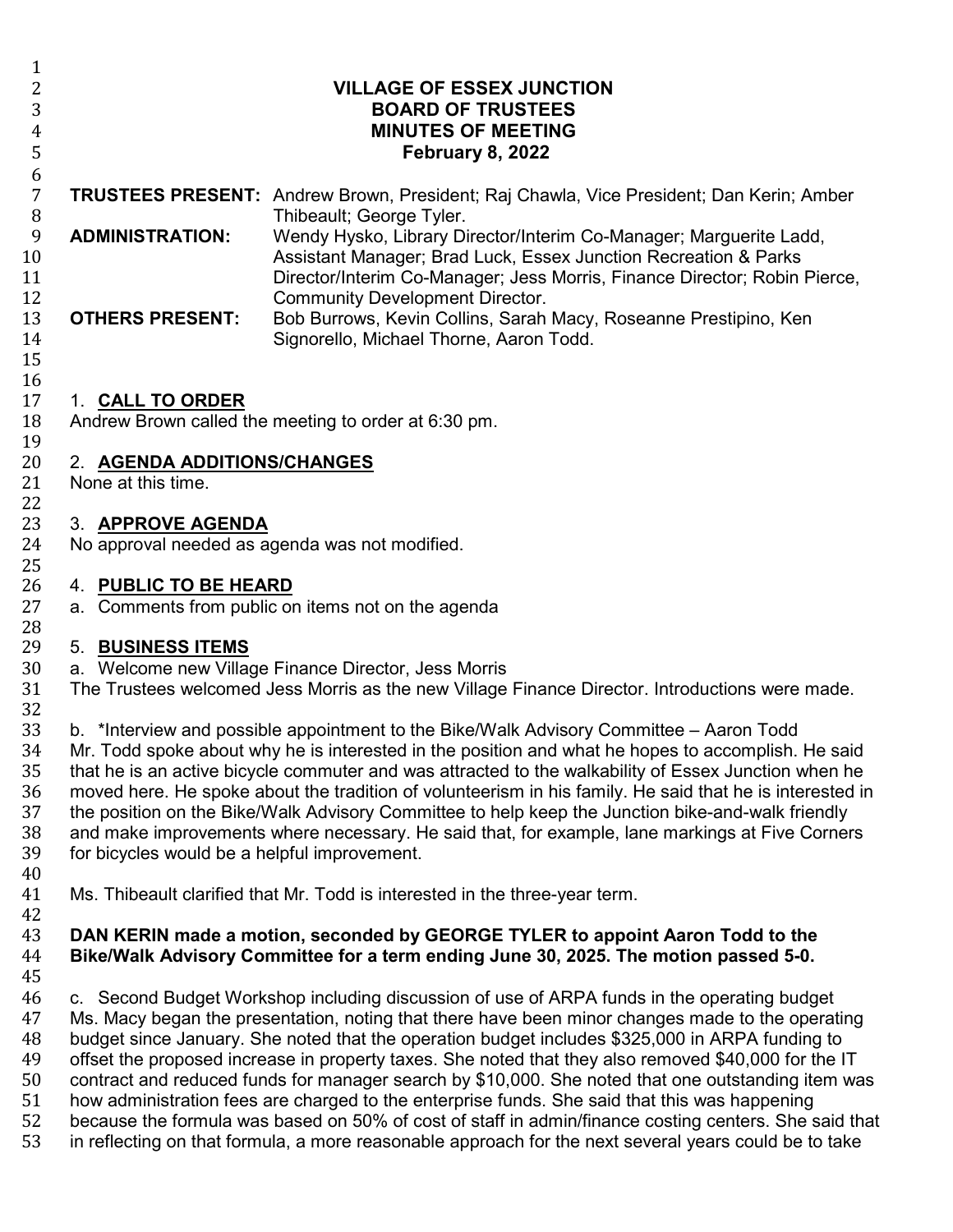### **ESSEX JUNCTION BOARD OF TRUSTEES- 2/8/22 PAGE 2 FINAL**

54 the bottom line increase in the GF and trend costs that way. She said that the total operating budget is 55<br>55 \$6.3 million, which represents a 11.9% increase over FY22, driven by new staff. She said that the total 55 \$6.3 million, which represents a 11.9% increase over FY22, driven by new staff. She said that the total 56<br>56 tax levy is 3.94 million, a 5.2% increase over last FY22, that the estimated tax rate would increase by 56 tax levy is 3.94 million, a 5.2% increase over last FY22, that the estimated tax rate would increase by 57 about 4.8% (\$44.52 over last year's level), and the impact to utility rates as result of the change in fee<br>58 structure is an increase of 6.3% or \$34.62. structure is an increase of 6.3% or \$34.62. 59<br>60 She asked whether the Trustees want to use additional ARPA funds to offset tax increases more. 61<br>62 62 Mr. Tyler asked about rolling stock, noting that prior to last year they had been transferring<br>63 approximately \$250,000 to the rolling stock fund. He said that last year they instead transfe 63 approximately \$250,000 to the rolling stock fund. He said that last year they instead transferred that to 64 the public works budget, which was then going to be transferred into the Town public works budget for 65<br>65 equitable sharing. He asked what will happen to rolling stock in this current budget when the Village 65 equitable sharing. He asked what will happen to rolling stock in this current budget when the Village 66 becomes a City. He suggested perhaps allocating an addition 50-60,000 in rolling stock, if there is a 67 discussion about ARPA funding. Ms. Macy noted that in the FY23 proposed budget there are no 68 changes to the existing highway or stormwater agreements. She noted \$145,700 in the highway 69 costing center and \$113,200 in the fire department costing center. She also noted that if ARPA funds were added into the rolling stock, it would not impact the tax levy. 71 72 Mr. Brown asked whether additional ARPA funding should be allocated to the operating budget to<br>73 offset tax increases. Ms. Thibeault asked what the impact would be if those funds are used. Ms. M 73 offset tax increases. Ms. Thibeault asked what the impact would be if those funds are used. Ms. Macy<br>74 replied that there is currently a 5.2% tax levy increase and 4.9% proiected tax rate increase using 74 replied that there is currently a 5.2% tax levy increase and 4.9% projected tax rate increase using<br>75 three-year average grand list growth, and that if another 50,000 is added to the proposed ARPA 75 three-year average grand list growth, and that if another 50,000 is added to the proposed ARPA 76 funding, it would decrease to 3.9% tax levy and tax rate increase would be around 3.5% (or \$32 for average assessed home in Village). 78 79 Mr. Kerin said that the Village has tried to keep increases to the budget in alignment with cost of living<br>80 increases in the region, and said that it would be good to keep doing that, if possible, Mr. Tyler agreed, 80 increases in the region, and said that it would be good to keep doing that, if possible. Mr. Tyler agreed, 81 saying that keeping the tax rate down is one of the most significant ways that the Village can help its 81 saying that keeping the tax rate down is one of the most significant ways that the Village can help its<br>82 residents. Ms. Thibeault said she would be in favor of adding extra ARPA funds and minimizing the ta 82 residents. Ms. Thibeault said she would be in favor of adding extra ARPA funds and minimizing the tax<br>83 rate increase. rate increase. 84<br>85 85 Mr. Chawla asked how and how much of the ARPA funds could be used for improvements to 2 Lincoln<br>86 Street or other needs. Mr. Brown replied that there are \$2.9 million in ARPA funding that remain 86 Street or other needs. Mr. Brown replied that there are \$2.9 million in ARPA funding that remain<br>87 Uncommitted. Ms. Macy noted that in terms of qualified uses of the funding. municipalities are 87 uncommitted. Ms. Macy noted that in terms of qualified uses of the funding, municipalities are<br>88 permitted to use up to \$10 million of funding for the provision of government services. Mr. Tyle 88 permitted to use up to \$10 million of funding for the provision of government services. Mr. Tyler said 89 that the Public Works Department facilities also need approximately \$1.5 million in renovations and 800 flaca<br>80 flagoed that as a high-needs area. He said it would also be important to place this conversation in the 90 flagged that as a high-needs area. He said it would also be important to place this conversation in the 91<br>91 context of other increases, such as water, sewer, and the Town tax increase. context of other increases, such as water, sewer, and the Town tax increase. 92<br>93 93 Mr. Luck suggested allocating an amount and focusing on 2 Lincoln Street until that project is done,<br>94 using the current estimate of at least \$1.5 million for that work. He suggested allowing that entire 94 using the current estimate of at least \$1.5 million for that work. He suggested allowing that entire<br>95 project to be constructed and built before they begin discussing what's left and what it can be use 95 project to be constructed and built before they begin discussing what's left and what it can be used for.<br>96 He said that they have until the end of FY24 to allocate the funding. He said that they have until the end of FY24 to allocate the funding. 97<br>98 98 Mr. Brown suggested sticking with \$50,000 of additional ARPA funds allocated into the budget, for a total of \$375,000 in ARPA funding to help with offsetting tax increases. The other Trustees concurred.

- 
- $\begin{array}{c} 100 \\ 101 \end{array}$ 101 d. Adopt FY21 Budget and Capital Programs<br>102 No discussion or action was taken at this time.
- No discussion or action was taken at this time.
- 103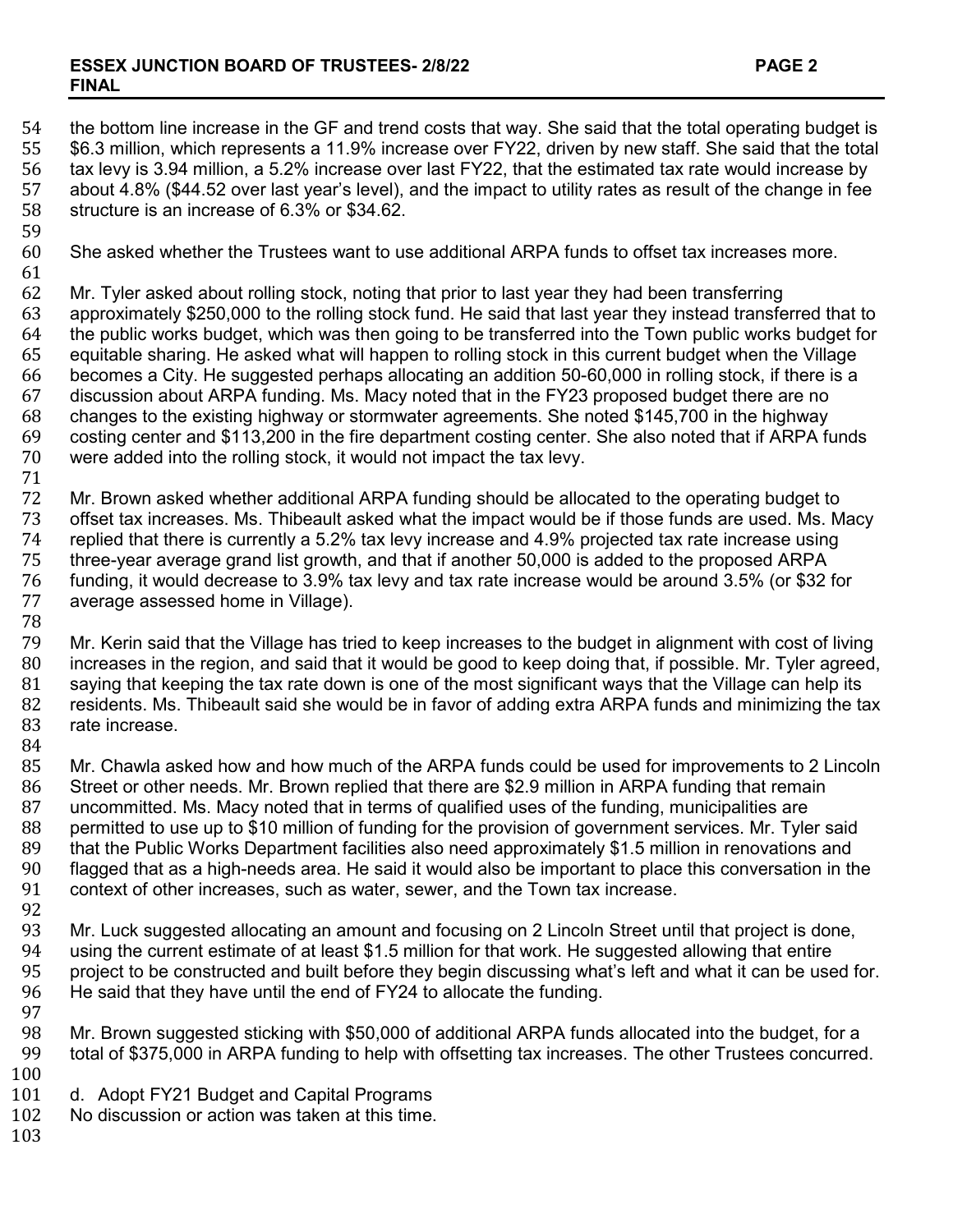104 e. Consider Warning Budget Public Hearing

105<br>106 **RAJ CHAWLA made a motion, seconded by GEORGE TYLER, that the Trustees warn a public hearing on the Fiscal Year 2023 Village budget for February 22, 2022 at 6:35 PM. The motion passed 5-0.** 

109<br>110

110 f. Discuss next steps for City Manager search and hiring committee<br>111 Mr. Luck provided an update, noting that 11 applications were receive

111 Mr. Luck provided an update, noting that 11 applications were received from interested citizens to<br>112 serve on the 9-person search and hiring committee. He clarified that the committee would be taske 112 serve on the 9-person search and hiring committee. He clarified that the committee would be tasked<br>113 with developing a plan to search for and recruit a City Manager, not recruit the City Manager directly. with developing a plan to search for and recruit a City Manager, not recruit the City Manager directly.

114<br>115

115 Mr. Brown said that next steps could involve interviewing candidates, or that they could also have 116 applicants submit documentation, so that the Trustees don't need to interview the candidates. He 116 applicants submit documentation, so that the Trustees don't need to interview the candidates. He said<br>117 interviewing 11 people would take a significant amount of time. Mr. Tyler said that the Junction should 117 interviewing 11 people would take a significant amount of time. Mr. Tyler said that the Junction should 118 review the charter as it pertains to hiring a manager, noting that it is restrictive in terms of who does 118 review the charter as it pertains to hiring a manager, noting that it is restrictive in terms of who does<br>119 the hiring and the criteria by which a manager is hired. He noted that Winooski has used a similar 119 the hiring and the criteria by which a manager is hired. He noted that Winooski has used a similar<br>120 process and has not vet hired a manager. Mr. Brown noted that hiring a manager is one of the mo 120 process and has not yet hired a manager. Mr. Brown noted that hiring a manager is one of the most 121 inportant tasks that a City Council undertakes. Mr. Kerin agreed that interviewing 11 candidates wou 121 important tasks that a City Council undertakes. Mr. Kerin agreed that interviewing 11 candidates would<br>122 be a lengthy process, and that anything that can be done to expedite the process would be great. Mr. 122 be a lengthy process, and that anything that can be done to expedite the process would be great. Mr.<br>123 Chawla said that he is familiar with the non-vouth candidates, and suggested having a group 123 Chawla said that he is familiar with the non-youth candidates, and suggested having a group<br>124 conversation with the adult applicants and interview the youth members to pick one for the co 124 conversation with the adult applicants and interview the youth members to pick one for the committee.<br>125 Mr. Brown suggested forming a sub-group of the Trustees to interview candidates. Mr. Tyler 125 Mr. Brown suggested forming a sub-group of the Trustees to interview candidates. Mr. Tyler<br>126 suggested letting the 3 youth member applicants participate. Ms. Thibeault suggested having

126 suggested letting the 3 youth member applicants participate. Ms. Thibeault suggested having the sub-<br>127 committee members also be the Trustees that would sit on the search and hiring committee. committee members also be the Trustees that would sit on the search and hiring committee.

128<br>129

## 129 **GEORGE TYLER made a motion, seconded by DAN KERIN, that the Trustees appoint Raj**  130 **Chawla and Amber Thibeault to the City Manager search and hiring sub-committee committee. The motion passed 5-0.**

132<br>133

133 g. Discuss placing cannabis on the annual meeting ballot 134 Mr. Luck said that this is a continuation of a prior discussio

134 Mr. Luck said that this is a continuation of a prior discussion as the Village continues to debate<br>135 whether or not to put a retail cannabis question on the ballot in April. He said that there has bee 135 whether or not to put a retail cannabis question on the ballot in April. He said that there has been more<br>136 information supplied in terms of zoning regulations and maps of potential buffer zone around the 136 information supplied in terms of zoning regulations and maps of potential buffer zone around the 137 schools. He noted that the Village must decide by March 8, 2022. schools. He noted that the Village must decide by March 8, 2022.

138<br>139 139 Mr. Chawla noted that the Town will likely put it on its ballot, and so the Junction should follow suit. He<br>140 also said it would be interesting to view the Town meeting and watch the discussion. He also said he'd 140 also said it would be interesting to view the Town meeting and watch the discussion. He also said he'd<br>141 like to learn more about zoning regulations and the Planning Commission's activities around this. He 141 like to learn more about zoning regulations and the Planning Commission's activities around this. He 142 also asked about timeline. He noted that there would be more limited local control in terms of cannab 142 also asked about timeline. He noted that there would be more limited local control in terms of cannabis 143 than there are in terms of alcohol. Mr. Brown agreed. Mr. Chawla noted that the State legislature has 143 than there are in terms of alcohol. Mr. Brown agreed. Mr. Chawla noted that the State legislature has<br>144 discussed sharing excise tax with municipalities, in addition to giving municipalities the ability to use 144 discussed sharing excise tax with municipalities, in addition to giving municipalities the ability to use 145 local option tax. local option tax.

146<br>147 147 Mr. Pierce noted that he conducted a question-and-answer forum and will conduct a second one on<br>148 February 16, 2022. He said that retail cannabis can't be treated differently than other businesses. 148 February 16, 2022. He said that retail cannabis can't be treated differently than other businesses,<br>149 except that there would be buffer zones around retail cannabis locations with respect to schools. I 149 except that there would be buffer zones around retail cannabis locations with respect to schools. He 150<br>150 said that once municipalities vote on retail, they will not have any say on integrated licenses. He also 150 said that once municipalities vote on retail, they will not have any say on integrated licenses. He also<br>151 noted that there is no sunset date on opting in. noted that there is no sunset date on opting in.

152<br>153

h. Update on mask purchase initiative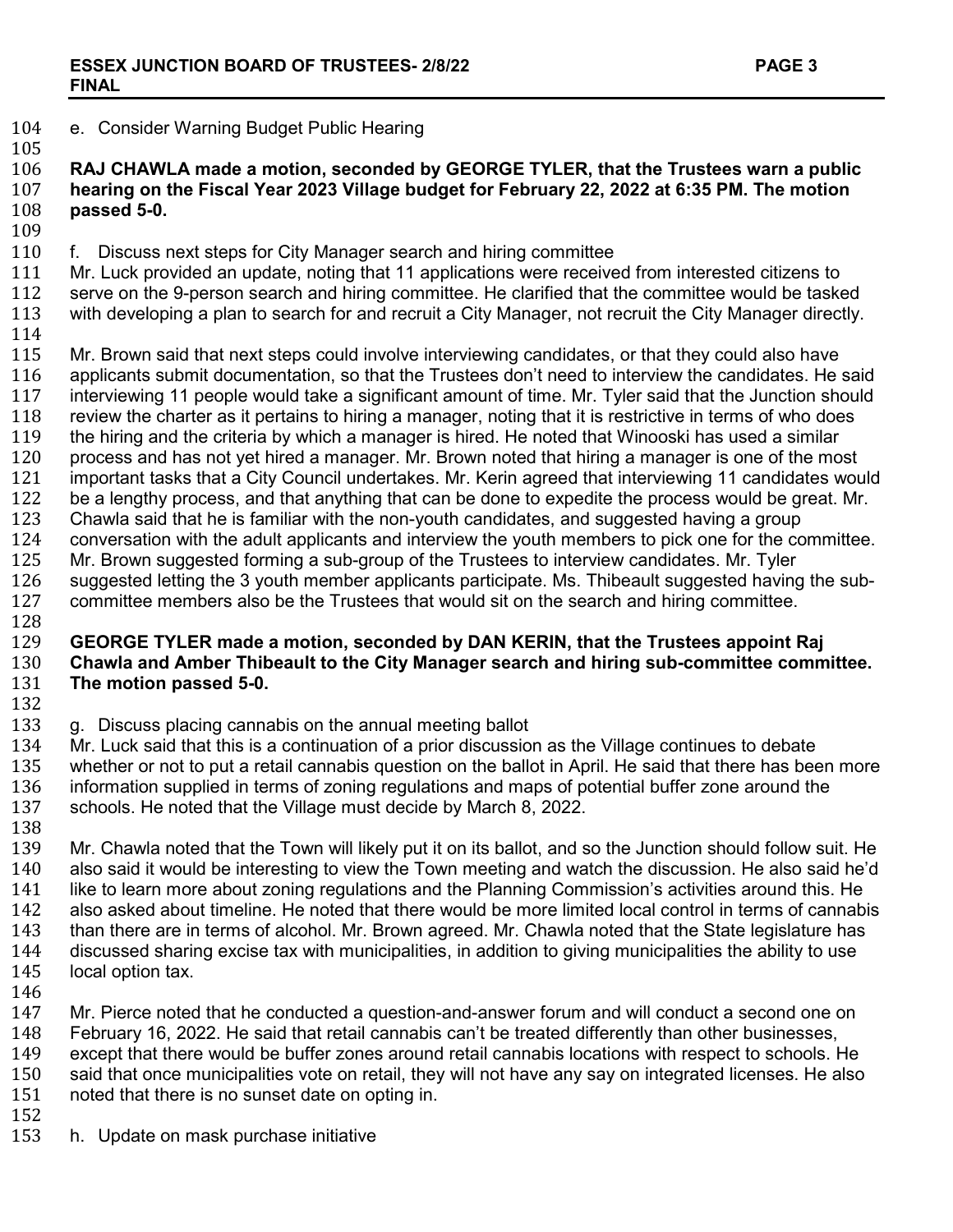154 Mr. Chawla said that the CDC has recommended that everyone go out and get N95s, which have<br>155 become very difficult to find. He said that the supplier he had found has become overwhelmed and 155 become very difficult to find. He said that the supplier he had found has become overwhelmed and not 156 able to keep up with demand. He said that they are working with a nonprofit called ProjectN95. Mr. 156 able to keep up with demand. He said that they are working with a nonprofit called ProjectN95. Mr. 157 Luck concurred, saying that the Junction is in a holding pattern in terms of an order of masks and 158 doesn't have a link to a good supply. doesn't have a link to a good supply. 159<br>160 160 i. Possible adoption of the Declaration of Inclusion 161 Mr. Brown noted the use of a declaration of inclusion by the town of Milton. He asked if Trustees have 162<br>162 other statements that they would like included in the Junction's version of a declaration of inclusion. 162 other statements that they would like included in the Junction's version of a declaration of inclusion.<br>163 He said that this is an important statement that the Junction should make in order to demonstrate th 163 He said that this is an important statement that the Junction should make in order to demonstrate that 164<br>164 it is a welcoming community. He noted that many other communities are drafting and issuing this type 164 it is a welcoming community. He noted that many other communities are drafting and issuing this type<br>165 of declaration. He suggested several additions to the declaration, including a statement regarding 165 of declaration. He suggested several additions to the declaration, including a statement regarding<br>166 Essex BEST, a statement on staff efforts to change hiring and outreach practices, and a statemen 166 Essex BEST, a statement on staff efforts to change hiring and outreach practices, and a statement on 167 the importance of diversity, equity and inclusion. He noted that Essex BEST is issuing a report soon. 167 the importance of diversity, equity and inclusion. He noted that Essex BEST is issuing a report soon, 168 and there could be content from that included in the declaration. and there could be content from that included in the declaration. 169<br>170 170 Mr. Chawla noted that he has sent the Essex BEST final report to Mr. Brown. He said that the 171 declaration of inclusion should come from the Trustees, but incorporate content of the final rep 171 declaration of inclusion should come from the Trustees, but incorporate content of the final report. He<br>172 asked if the final report could be distributed to the rest of the Trustees. Ms. Ladd replied that she can 172 asked if the final report could be distributed to the rest of the Trustees. Ms. Ladd replied that she can<br>173 send the report out for the Trustees to review. She noted that one big topic that has come up is that 173 send the report out for the Trustees to review. She noted that one big topic that has come up is that 174 the statements that municipalities follow 174 the statements that municipalities make should not be performative and that the municipalities follow<br>175 through on them. She suggested that the Junction run the content of the declaration by the group for 175 through on them. She suggested that the Junction run the content of the declaration by the group for<br>176 their review and input. She added that some of the recommendations from the report could help infor 176 their review and input. She added that some of the recommendations from the report could help inform 177 the topics included in the statement. the topics included in the statement. 178<br>179 179 Mr. Chawla asked whether the declaration should identify areas of work for the community or<br>180 Feference a work plan. Mr. Brown said that incorporating an action plan into the declaration w 180 reference a work plan. Mr. Brown said that incorporating an action plan into the declaration would be 181<br>181 important. Mr. Tyler said that the declaration should leverage the great work done by Essex BEST, 181 important. Mr. Tyler said that the declaration should leverage the great work done by Essex BEST, 182 since they are the subject matter experts on this topic. since they are the subject matter experts on this topic.

- 
- 183 184 j. \*\* Sale of sewer capacity to Town of Williston<br>185 No discussion during public session.
- No discussion during public session.
- 186<br>187 187 k. \*\*\*Discuss personnel issue<br>188 No discussion during public ses
- No discussion during public session.

# 189<br>190

- 190 6. **CONSENT ITEMS** 191 a. Approve minutes: January 25, 2022
- 192 b. Consider approval of 2022 Certificate of Highway Mileage, including accepting extension of Kiln<br>193 Boad and adoption of Kiln Road Extension as a Village Highway. 193 Road and adoption of Kiln Road Extension as a Village Highway.<br>194 C. Approve Check Warrants: #17287—01/28/2022:
- c. Approve Check Warrants: #17287—01/28/2022;

### 195<br>196 196 **AMBER THIBEAULT made a motion, seconded by RAJ CHAWLA to approve the consent**  agenda as presented. The motion passed 5-0.

198<br>199

## 199 8. **READING FILE**

200 a. Board member comments: Mr. Tyler said that the Trustees should make a commitment at an 201 upcoming meeting to assess what renovations are needed for the public works department and

201 upcoming meeting to assess what renovations are needed for the public works department and set a<br>202 course of action to secure funding. Mr. Brown agreed. Ms. Thibeault said that staff need assistance to

202 course of action to secure funding. Mr. Brown agreed. Ms. Thibeault said that staff need assistance to 203<br>203 prepare for Town Meeting Day and assistance working at the polls on Town Meeting Day. Mr. Brown 203 prepare for Town Meeting Day and assistance working at the polls on Town Meeting Day. Mr. Brown